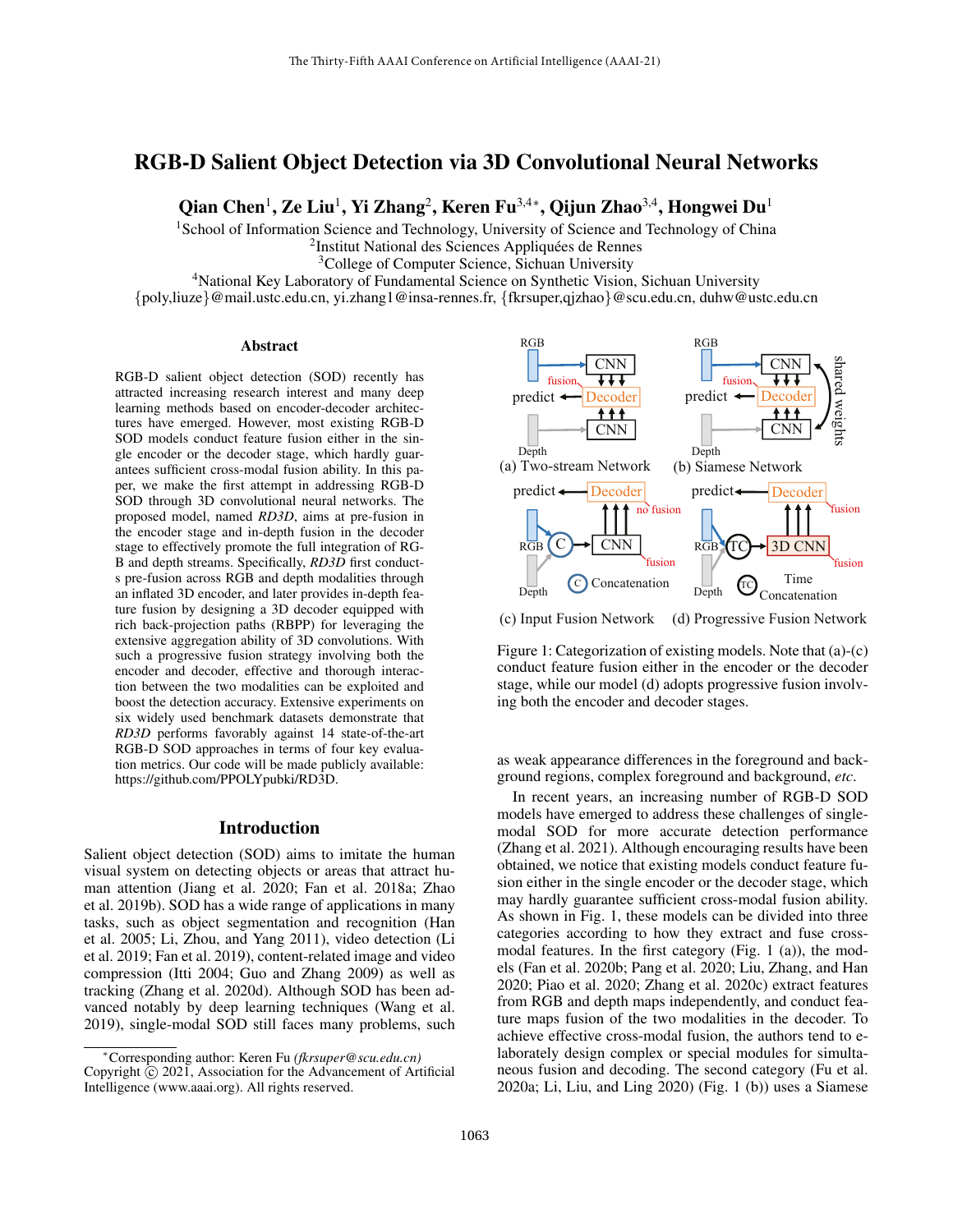network as an encoder to extract features from RGB and depth. Although the encoder network is shared across different modalities, however, it is still dedicated to feature extraction similar to Fig. 1 (a) and no fusion behavior is conducted in the encoder. The third category of models (Zhao et al. 2020; Fan et al. 2020a; Song et al. 2017; Liu et al. 2019) (Fig. 1 (c)) adopt the "input fusion" strategy, which concatenates RGB and depth across channel dimension before feeding them to the encoder. In this case, the main role of fusion is played by the encoder since all the ingredients fed to the decoder are already-fused features, making the decoder infeasible to conduct explicit cross-modal fusion.

Considering that feature extraction and fusion is crucial in such an encoder-decoder architecture for the RGB-D SOD task, the aforementioned models have not fully investigated the feature aggregation potentials in both the encoder and decoder. Inspired by the success of 3D convolutional neural networks (CNNs) in aggregating extensive feature information for space-time processing (*e.g.*, video recognition (Feichtenhofer 2020), action localization (Gu et al. 2018)) where 3D CNNs often serve as encoders, we propose to treat the depth modality as another "time state" of the RGB one and aggregate information of the two modalities through 3D CNNs. To the best of knowledge, our work is *the first attempt that addresses RGB-D SOD through 3D CNNs*, attributed to which RGB and depth information can be mutually enhanced meanwhile making explicit fusion in the decoder possible. Another advantage is that due to the inner fusion behavior of 3D convolutions, dedicated or sophisticated modules for cross-modal fusion are *no longer required*. The proposed novel model, named *RD3D* (short for RGB-D 3D CNN detector for SOD), first conducts pre-fusion across RGB and depth modalities through an inflated 3D encoder. Then, the obtained pre-fused RGB and depth features are fed to a 3D decoder for further in-depth fusion. The 3D decoder incorporates rich back-projection paths (RBPP) in order to better leverage the extensive aggregation ability of 3D convolutions. Therefore, both the encoder and decoder of *RD3D* are 3D CNNs-based and they both involve crossmodal fusion in a progressive manner (Fig. 1 (d)). Our work has three main contributions:

- We exploit the idea of pre-fusion in the encoder stage and show how it is beneficial to the final performance. We propose to tackle this by 3D CNNs, which can fuse the crossmodal features effectively without requiring dedicated or sophisticated modules.
- We design a 3D decoder that incorporates rich backprojection paths (RBPP) in order to better leverage the extensive aggregation ability of 3D convolutions. Such a 3D decoder makes the proposed *RD3D* a fully 3D CNNsbased model and also the first 3D CNNs-based model for the RGB-D SOD task.
- We show that *RD3D*, which is the first 3D CNNs-based model for RGB-D SOD, surpasses 14 state-of-the-art (SOTA) methods by a notable margin on the six widely used benchmark datasets.

# Related Work

Deep-based RGB-D Models. Existing deep models can be divided into three classes according to the stage of fusion: early-fusion (Peng et al. 2014; Song et al. 2017), middlefusion (Feng et al. 2016; Fu et al. 2020a,b; Zhang et al. 2020b; Piao et al. 2019) and late-fusion (Fan, Liu, and Sun 2014). By contrast, as shown in Fig. 1, this paper elaborately divides current methods into four categories according to how they extract and fuse cross-modal features. Among the first category named the two-stream network (Fig. 1 (a)), (Han et al. 2017) utilized a CNN network to extract information from the two modalities in the backbone stage, and then fused such deep representations from multi-views via a fully connected layer. (Piao et al. 2019) proposed a novel depthinduced multi-scale recurrent attention network, which extracted features respectively from RGB and depth maps and then input them to depth refinement blocks for integration. (Chen et al. 2020) utilized separate CNNs to extract features from RGB and depth modalities. The resulting hint map is then utilized to enhance the depth map, which suppresses the noise and sharpens the object boundary. The second category is the Siamese network (Fig. 1 (b)). Fu *et al.* (Fu et al. 2020a) and Li *et al.* (Li, Liu, and Ling 2020) first adopted a Siamese network with shared weights for the RGB/depth stream during independent feature extraction. The third category is called the input fusion network (Fig. 1 (c)). (Huang, Shen, and Hsiao 2018) and (Liu et al. 2019) concatenated RGB and depth maps to formulate a four-channel input, which was fed to a single-stream CNN. DANet proposed by Zhao *et al.* (Zhao et al. 2020) fused bi-modal information in the input stage, and meanwhile depth maps played a guidance role in the decoder stage.

In general, the above representative works do their utmost to explore: 1) effective utilization of depth information, and 2) comprehensive fusion of RGB and depth cues. Unfortunately, they have the limitation that feature aggregation potentials in both the encoder and decoder are not fully leveraged. Complete survey of models in this field can be found in (Zhou et al. 2021). Different from existing models, we propose the 3D CNNs-based progressive fusion scheme (Fig. 1 (d)) towards a new perspective of multi-modal feature extraction and fusion.

3D CNNs. 3D CNNs are influential in many fields, such as video processing (Ji et al. 2012; Tran et al. 2015), medical image processing (Balakrishnan et al. 2019) and point cloud processing (Zhou and Tuzel 2018). Balakrishnan *et al.* (Balakrishnan et al. 2019) applied 3D convolutions to extract features from image volumes in the encoder stage and utilized a 3D CNN-based decoder to transform features on finer spatial scales, enabling precise anatomical alignment. By using 3D convolutions, Zhou *et al.* (Zhou and Tuzel 2018) extracted features from 3D voxels for point cloud-based 3D object detection. The above methods use 3D convolutions to handle data resided in the 3D space, but 3D convolutions can also process data in multi-domain. Ji *et al.* (Ji et al. 2012) applied them to extract features in spatial and temporal domains from video data to capture motion information. To the best of our knowledge, we are the first to investigate 3D convolutions for RGB-D saliency detection.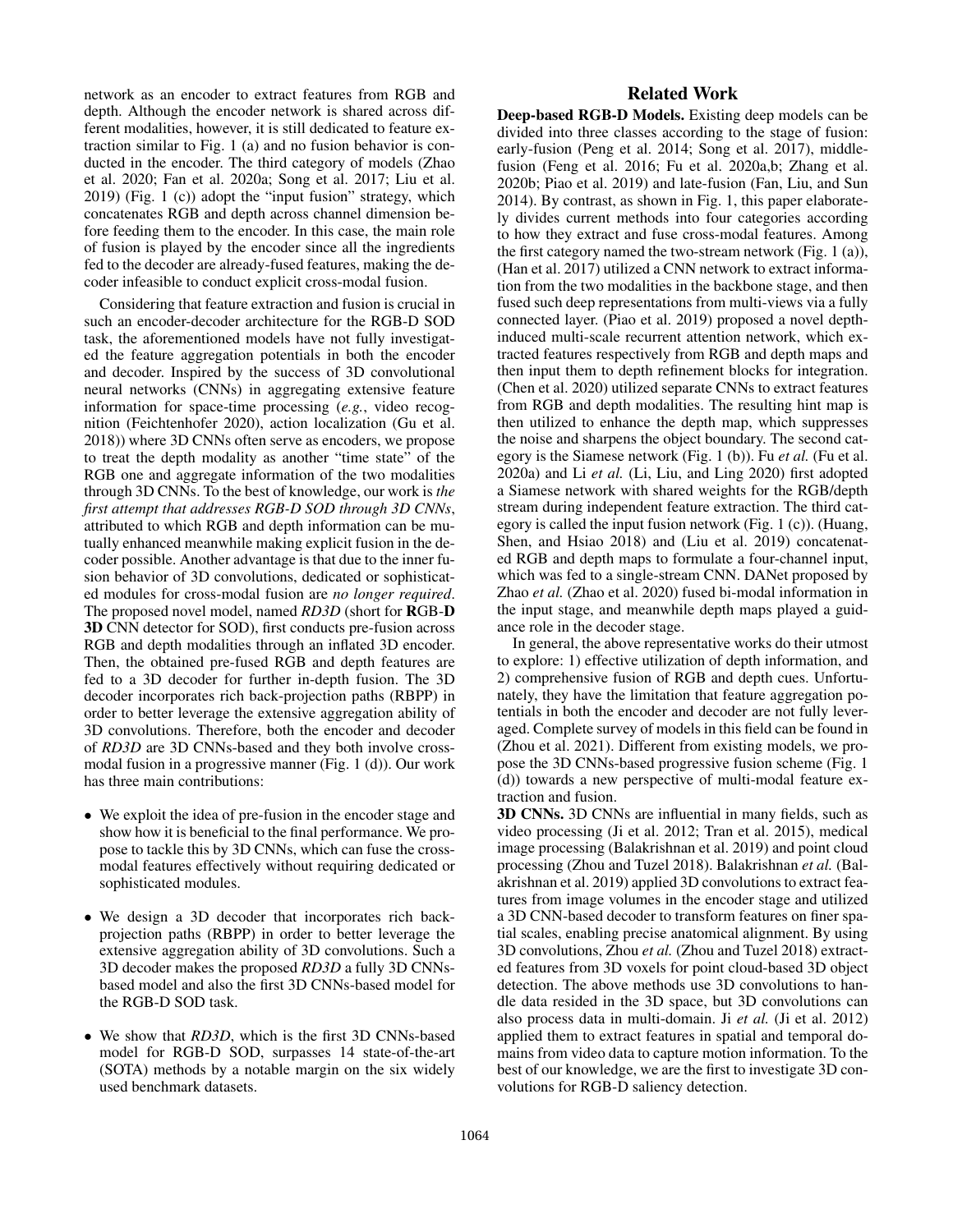

Figure 2: Block diagram of the proposed *RD3D* scheme for RGB-D SOD. H denotes the spatial resolution of output feature maps at each level, and T denotes the temporal dimension. Definitions of  $f_i$ ,  $\hat{F}_i$ , and  $F_i$  can be found in Eq. (2) and Eq. (3).

# Methodology

### Big Picture

The overall architecture of the proposed *RD3D* is shown in Fig. 2. It follows the typical encoder-decoder architecture and is composed of a 3D encoder and a 3D decoder. The 3D encoder is basically a ResNet/VGG-like backbone which is extended by 3D convolutions. It aims at cross-modal feature pre-fusion while its outputs are modality-aware multi-level features. On the other hand, the 3D decoder decodes features by 3D convolutions. It follows the typical UNet-like topdown fashion but incorporates rich back-projection paths (RBPP, the blue line arrows in Fig. 2) as well as channelmodality attention modules (CMA, the orange modules in Fig. 2). After the final decoding by 3D convolutions, the decoder outputs a prediction map highlighting salient object(s). Noting that attributed to the extensive aggregation ability of 3D convolutions, no any explicit cross-modal fusion modules are used in Fig. 2.

#### 3D Encoder

As shown in Fig. 2, given an RGB image and a singlechannel depth map, we first normalize the depth map into intervals [0, 255] and then replicate it into three channels. Hereafter, we follow (Wang et al. 2018) and denote the dimension of a tensor as  $T \times H \times W \times C$ , where "T" refers to the temporal dimension and " $H$ ", " $W$ ", " $C$ " mean the height, width, and channels, respectively. We stack the RG-B image  $(H \times W \times C)$  and the corresponding depth map  $(H \times W \times C)$  to form a 4D tensor as the input of our 3D encoder, where  $T = 2$  and  $C = 3$ . We adopt an inflated 3D ResNet (Carreira and Zisserman 2017) as our encoder, which replaces all 2D convolutions in the conventional ResNet (He et al. 2016) with 3D convolutions, and the



Figure 3: Visualization of 3D convolution in the "T" dimension, where the corresponding kernel size is 3. The superscript " $i/o$ " means input/output features of 3D convolution.

kernel sizes for the "T" dimension are set as 3 for all the  $3 \times 3$  3D convolutions, with padding, stride, output dimension being 1, 1 and 2, respectively. Computation in the "T" dimension of a 3D convolutional layer thus can be visualized in Fig. 3 and is equivalent to the formulations below:

$$
\mathbf{R}^o = \mathbf{w_2} * \mathbf{R}^i + \mathbf{w_3} * \mathbf{D}^i,
$$
  
\n
$$
\mathbf{D}^o = \mathbf{w_1} * \mathbf{R}^i + \mathbf{w_2} * \mathbf{D}^i,
$$
\n(1)

where  $w_1$ ,  $w_2$  and  $w_3$  represent the three temporal weight slices of the 3D kernel.  $\mathbf{R}^i$  and  $\mathbf{D}^i$  denote the input RGB and depth feature slices, respectively, whereas  $\mathbf{R}^{\tilde{o}}$  and  $\mathbf{D}^{\circ}$ denote the output ones. "∗" means the 2D convolution operation. One can see that the inner fusion property of 3D convolutions helps fuse the RGB and depth information, where RGB and depth cues are mutually enhanced by each other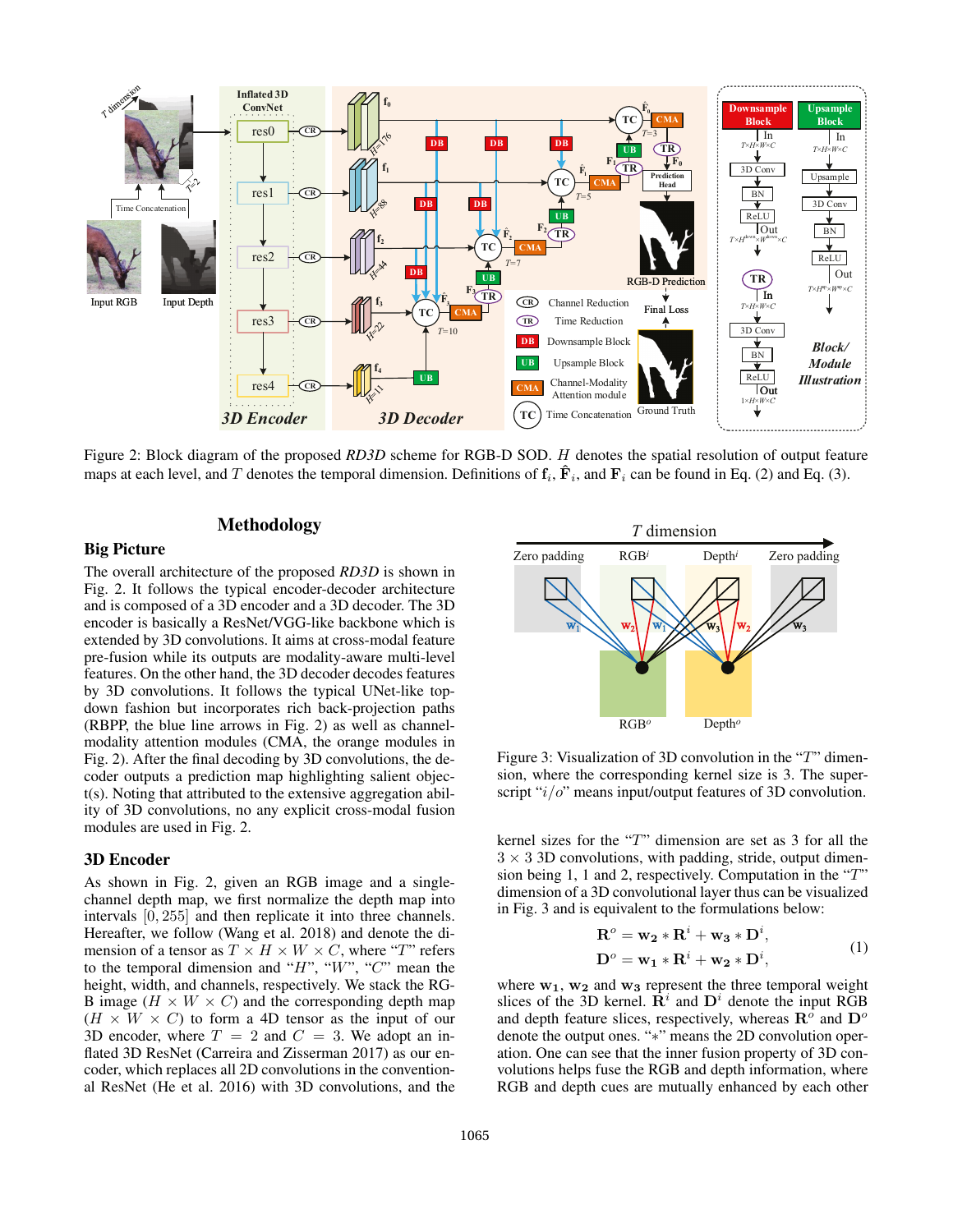

Figure 4: Modality-aware hierarchical features in each temporal slice. To make the impact of pre-fusion more visually obvious, we intentionally feed to our encoder RGB and depth images that are not matched. As a result, explicit fusion behavior can be observed.

when passing through a 3D convolutional layer. So, progressive fusion is achieved by using successive 3D convolutions.

Also note that the output number in the "T" dimension of our encoder is fixed as 2 under the particular consideration that there are only two modalities in our problem, namely RGB and depth. Although there exist other temporal designs of 3D kernels, Eq. (1) is adequate to reflect our idea of using 3D CNNs. Specifically, in Eq. (1) RGB and depth cues are preserved by shared weights  $w_2$ , and meanwhile each one is enhanced by the other by learnable weights  $w_1/w_3$ . This achieves certain modality-aware individuality as well as cross-modal fusion, leading to the term "*pre-fusion*". Fig. 4 visualizes either temporal slice of feature maps at different levels, from which it is observed that information between the two modalities are cleverly integrated, but they are not the same. Finally, as shown in Fig. 2, the yielded modalityaware multi-level features whose temporal dimensions equal to 2 are fed to channel reduction (CR) modules to reduce their channels to a fixed smaller number (while the other dimensions are unchanged), *i.e.* 32 in practice, for the subsequent decoding. This is to reduce computation load as well as memory usage.

Inspired by (Carreira and Zisserman 2017; Feichtenhofer, Pinz, and Wildes 2016; Girdhar et al. 2018), we propose to initialize our 3D encoder in a centralized strategy using ImageNet pre-trained weights of the 2D ResNet, namely using such 2D weights to initialize the central slice  $w_2$  of a 3D kernel while setting other slices to 0, *i.e.*,  $w_1 = w_3 = 0$ . This strategy is equivalent to using a shared 2D ResNet to process RGB and depth at the beginning, which exactly coincides with the recent idea of using Siamese network for RGB-D SOD (Fu et al. 2020a).

#### 3D Decoder with Rich Back-Projection Paths

As shown in the decoder part of Fig. 2, the channel-reduced features at each spatial resolution is aggregated with those at other resolutions in a hierarchical way. Inspired by but different from the widely employed UNet-like top-down fashion, which only considers *upsampling* low-resolution features to incorporate with high-resolution ones for refinement, we propose to combine additional *downsampling* flows from high-resolution features to low-resolution ones, denoted by the blue line arrows in Fig. 2, to leverage the extensive aggregation ability of 3D convolutions. Such down-



Figure 5: Proposed 3D channel-modality attention module that attends on both channel and temporal dimensions.

sampling flows transport rich feature information from the higher resolutions to the lower resolutions, enriching highlevel feature representation. Note that besides the classical UNet architecture, this also contrasts to the existing technique (Hou et al. 2017) whose short connections transport information from high-level to low-level, since we transport in the opposite direction. We call our this method Rich Back-Projection Paths (RBPP). Another important reason of using RBPP is that, 3D convolutions will be more memory- and computation-efficient when used in such a decoder than in RBPP's counterparts that transport features in the opposite direction, like in (Hou et al. 2017).

To be more specific in Fig. 2, for the ith level, we use a series of downsampling blocks to back-project features from all higher resolutions and meanwhile use an upsampling block to upsample the nearby aggregated feature outputs. The downsampling block is composed of a  $1 \times 3 \times 3$ 3D convolutional layer, a BN layer, and a ReLU layer. In contrast, the upsampling block is composed of a bilinear upsampling layer and a  $1 \times 3 \times 3$  3D convolutional layer, followed by a BN layer and a ReLU layer. Note that both the downsampling and upsampling blocks will keep the temporal dimension number unchanged. Below, we denote the two blocks as  $DB(\cdot)$  and  $UB(\cdot)$ , respectively. The feature computation at the *i*th level ( $i \in \{0, 1, 2, 3\}$ ) is formulated as:

$$
\hat{\mathbf{F}}_i = TConcat(\mathbf{f}_i, DB(\mathbf{f}_{i-1})...DB(\mathbf{f}_0), UB(\mathbf{F}_{i+1}))
$$
 (2)  
\n
$$
\mathbf{F}_i = TR(CMA(\hat{\mathbf{F}}_i)),
$$
 (3)

where  $TConcat(\cdot)$  means time concatenation (*i.e.*, concatenating in the temporal axis),  $f_i$  means the *i*th-level reduced feature tensor after the CR module in the encoder,  $\mathbf{F}_{i+1}$  is the nearby feature outputs computed at the  $(i + 1)$ th level,  $TR(\cdot)$  denotes a temporal reduction operation which reduces the temporal dimension number to 1 as shown in Fig. 2, and  $CMA(\cdot)$  denotes the Channel-Modality Attention module introduced below.  $\hat{\mathbf{F}}_i$  denotes the intermediate features whereas  $F_i$  is the final feature outputs at the *i*th level. Note that we set  $\mathbf{F}_4 = \mathbf{f}_4$ , and the kernel sizes of the 3D convolutions in  $TR(\cdot)$  vary from  $10 \times 1 \times 1$  (when  $i = 3$ ) to  $3 \times 1 \times 1$  (when  $i = 0$ ). After  $\mathbf{F}_0$  is obtained, a prediction head consisting of a  $(1 \times 1 \times 1, 1)$  convolutional layer and a Sigmoid layer is used to get the final prediction map.

Channel-Modality Attention Module. For generally enhancing features in a 3D decoder, we propose the Channel-Modality Attention module (CMA), which is inspired by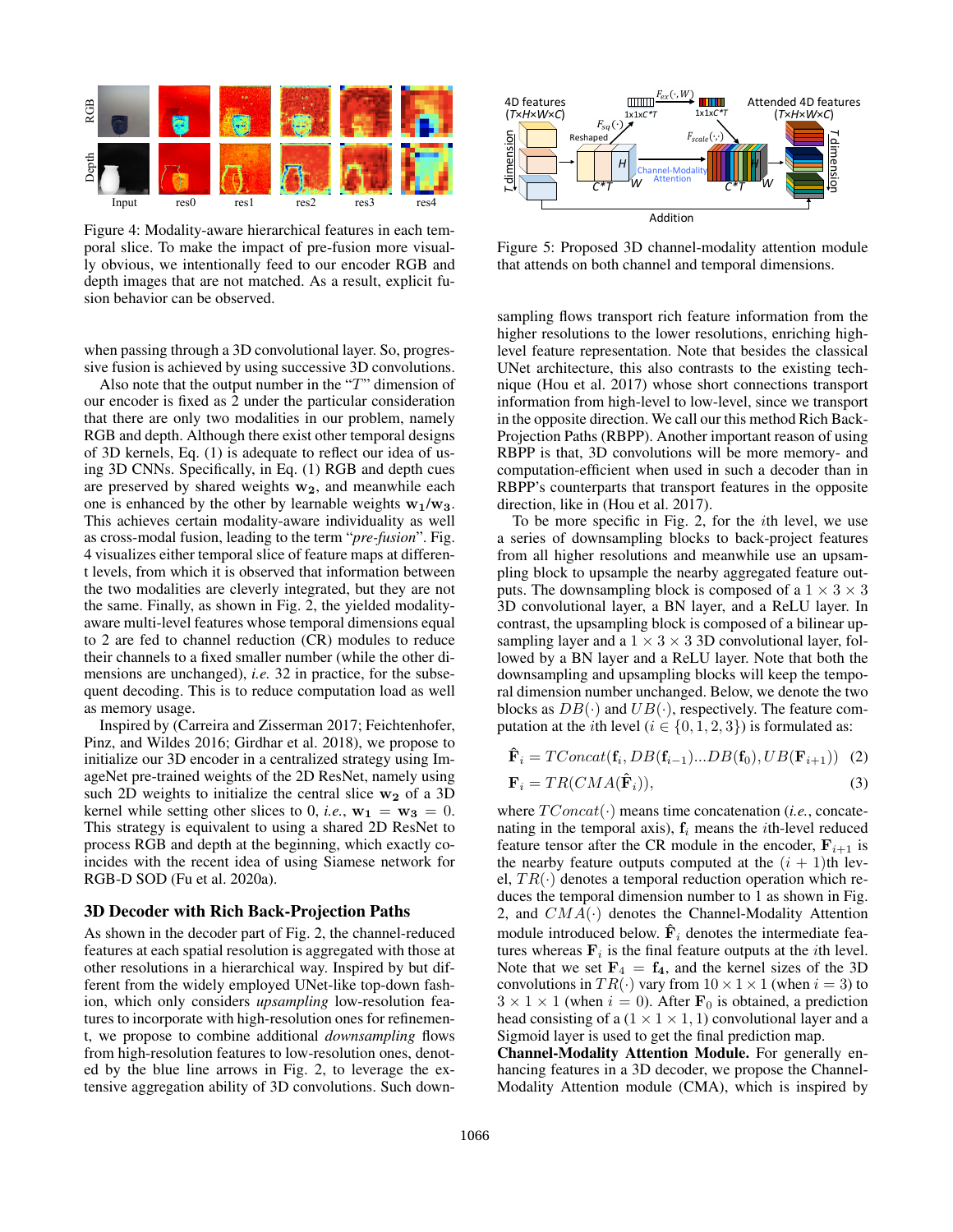|              | Metric                                       | AFNet | <b>CTMF</b> | PCF   | <b>MMCI</b> | <b>CPFP</b> | D3Net | <b>DMRA</b> | <b>SSF</b> | A <sub>2</sub> dele | <b>JLDCF</b> | <b>UCNet</b> |       | CoNet cmMS | <b>DANet</b> | <b>RD3D</b> |
|--------------|----------------------------------------------|-------|-------------|-------|-------------|-------------|-------|-------------|------------|---------------------|--------------|--------------|-------|------------|--------------|-------------|
|              | $\overline{S_{\alpha}}\uparrow$              | 0.772 | 0.849       | 0.877 | 0.858       | 0.879       | 0.893 | 0.886       | 0.899      | 0.869               | 0.903        | 0.897        | 0.895 | 0.900      | 0.899        | 0.916       |
|              | $F^{\rm max}_{\beta} \stackrel{.}{\uparrow}$ | 0.775 | 0.845       | 0.872 | 0.852       | 0.877       | 0.887 | 0.886       | 0.896      | 0.873               | 0.903        | 0.895        | 0.893 | 0.897      | 0.898        | 0.914       |
| NJU2K        | $\tilde{E_{\phi}^{\max}} \dagger$            | 0.853 | 0.913       | 0.924 | 0.915       | 0.926       | 0.930 | 0.927       | 0.935      | 0.916               | 0.944        | 0.936        | 0.937 | 0.936      | 0.935        | 0.947       |
|              | М                                            | 0.100 | 0.085       | 0.059 | 0.079       | 0.053       | 0.051 | 0.051       | 0.043      | 0.051               | 0.043        | 0.043        | 0.047 | 0.044      | 0.045        | 0.036       |
|              | $S_{\alpha}$                                 | 0.799 | 0.860       | 0.874 | 0.856       | 0.888       | 0.905 | 0.899       | 0.914      | 0.881               | 0.925        | 0.920        | 0.908 | 0.915      | 0.915        | 0.930       |
| <b>NLPR</b>  | $F^{\rm max}_{\beta}$                        | 0.771 | 0.825       | 0.841 | 0.815       | 0.867       | 0.885 | 0.879       | 0.896      | 0.881               | 0.916        | 0.903        | 0.887 | 0.896      | 0.903        | 0.919       |
|              | $\tilde{E_{\phi}^{\rm max}}$ $\uparrow$      | 0.879 | 0.929       | 0.925 | 0.913       | 0.932       | 0.945 | 0.947       | 0.953      | 0.945               | 0.962        | 0.956        | 0.945 | 0.949      | 0.953        | 0.965       |
|              | $\mathcal{M} \downarrow$                     | 0.058 | 0.056       | 0.044 | 0.059       | 0.036       | 0.033 | 0.031       | 0.026      | 0.028               | 0.022        | 0.025        | 0.031 | 0.027      | 0.028        | 0.022       |
| <b>STERE</b> | $S_{\alpha}$                                 | 0.825 | 0.848       | 0.875 | 0.873       | 0.879       | 0.889 | 0.886       | 0.893      | 0.879               | 0.905        | 0.903        | 0.908 | 0.895      | 0.901        | 0.911       |
|              | $F_{\beta}^{\max}$ .                         | 0.823 | 0.831       | 0.860 | 0.863       | 0.874       | 0.878 | 0.886       | 0.889      | 0.879               | 0.901        | 0.899        | 0.905 | 0.893      | 0.892        | 0.906       |
|              | $E_\phi^{\rm max}$                           | 0.887 | 0.912       | 0.925 | 0.927       | 0.925       | 0.929 | 0.938       | 0.936      | 0.928               | 0.946        | 0.944        | 0.949 | 0.939      | 0.937        | 0.947       |
|              | М                                            | 0.075 | 0.086       | 0.064 | 0.068       | 0.051       | 0.054 | 0.047       | 0.044      | 0.044               | 0.042        | 0.039        | 0.040 | 0.043      | 0.043        | 0.037       |
|              | $S_{\alpha}$                                 | 0.770 | 0.863       | 0.842 | 0.848       | 0.872       | 0.904 | 0.900       | 0.904      | 0.884               | 0.929        | 0.934        | 0.909 | 0.931      | 0.924        | 0.935       |
|              | $F_{\beta}^{\max}$ .                         | 0.728 | 0.844       | 0.804 | 0.822       | 0.846       | 0.885 | 0.888       | 0.884      | 0.870               | 0.919        | 0.930        | 0.895 | 0.922      | 0.914        | 0.929       |
| RGBD135      | $\it{E}^{\rm max}_{\phi} \; \uparrow$        | 0.881 | 0.932       | 0.893 | 0.928       | 0.923       | 0.946 | 0.943       | 0.941      | 0.920               | 0.968        | 0.976        | 0.945 | 0.970      | 0.966        | 0.972       |
|              | М                                            | 0.068 | 0.055       | 0.049 | 0.065       | 0.038       | 0.030 | 0.030       | 0.026      | 0.029               | 0.022        | 0.019        | 0.028 | 0.019      | 0.023        | 0.019       |
|              | $S_{\alpha}$                                 | 0.468 | 0.831       | 0.801 | 0.791       | 0.749       | 0.775 | 0.889       | 0.915      | 0.885               | 0.913        | 0.863        | 0.919 | 0.912      | 0.899        | 0.932       |
| $DUTLF-D$    | $F_{\beta}^{\max}$ .<br>ᠰ                    | 0.357 | 0.823       | 0.771 | 0.767       | 0.718       | 0.742 | 0.898       | 0.924      | 0.892               | 0.916        | 0.857        | 0.927 | 0.914      | 0.906        | 0.939       |
|              | $\tilde{E_{\phi}^{\rm max}}$ $\uparrow$      | 0.638 | 0.899       | 0.856 | 0.859       | 0.811       | 0.834 | 0.933       | 0.951      | 0.930               | 0.949        | 0.904        | 0.956 | 0.943      | 0.940        | 0.960       |
|              | М                                            | 0.229 | 0.097       | 0.100 | 0.113       | 0.099       | 0.097 | 0.048       | 0.033      | 0.042               | 0.039        | 0.056        | 0.033 | 0.037      | 0.043        | 0.031       |
|              | $S_{\alpha} \uparrow$                        | 0.720 | 0.716       | 0.842 | 0.833       | 0.850       | 0.864 | 0.806       | 0.874      | 0.826               | 0.879        | 0.875        | 0.858 | 0.867      | 0.875        | 0.885       |
| <b>SIP</b>   | $F^{\max}_{\sim}$<br>ᠰ<br>$\beta$            | 0.712 | 0.694       | 0.838 | 0.818       | 0.851       | 0.861 | 0.821       | 0.880      | 0.832               | 0.885        | 0.879        | 0.867 | 0.871      | 0.876        | 0.889       |
|              | $E_\phi^{\rm max} \uparrow$                  | 0.819 | 0.829       | 0.901 | 0.897       | 0.903       | 0.910 | 0.875       | 0.921      | 0.890               | 0.923        | 0.919        | 0.913 | 0.907      | 0.918        | 0.924       |
|              | М                                            | 0.118 | 0.139       | 0.071 | 0.086       | 0.064       | 0.063 | 0.085       | 0.053      | 0.070               | 0.051        | 0.051        | 0.063 | 0.060      | 0.054        | 0.048       |

Table 1: Quantitative SOD results in terms of S-measure ( $S_\alpha$ ), maximum F-measure ( $F_\beta^{\max}$ ), maximum E-measure ( $E_\phi^{\max}$ ) and mean absolute error (M). Six widely used benchmark datasets are employed in the evaluation.  $\uparrow/\downarrow$  denotes that a larger/smaller value is better. The best results are highlighted in bold.

the squeeze-excitation attention block (Hu, Shen, and Sun 2018). The underlying purpose is to learn different attention weights *considering both channel and temporal dimensions*. As shown in Fig. 5, suppose the input is a 4D tensor with dimension  $T \times H \times W \times C$ . Firstly, the tensor is reshaped to  $H \times W \times (C * T)$  to combine the modality information into the channel dimension. Next, the typical channel attention mechanism (Hu, Shen, and Sun 2018) is applied to the reshaped features as shown in Fig. 5, and finally the attended feature tensor is reshaped back from  $(H \times W \times (C * T))$ to  $T \times H \times W \times C$  and then added with the original tensor to form a residual attention manner. Our experimental results show that CMA outperforms the naive 3D squeezeexcitation block and is more suitable for our framework.

# Experiments and Results

# Datasets and Metrics

We evaluate our *RD3D* on six popular public datasets having paired RGB and depth images, including: NJU2K (1,985 pairs) (Ju et al. 2014)), NLPR (1,000 pairs) (Peng et al. 2014), STERE (1,000 pairs) (Niu et al. 2012), DES (135 pairs, also called the RGBD135 dataset in some previous works) (Cheng et al. 2014), SIP (929 pairs) (Fan et al. 2020a) and DUTLF-D (1,200 pairs) (Piao et al. 2019). Following (Chen and Li 2018; Chen, Li, and Su 2019; Han et al. 2017), we use the same 1,485 pairs from NJU2K and 700 pairs from NLPR for training. The remaining pairs are used for testing.

Specially, on the latest DUTLF-D dataset, we follow (Piao et al. 2019; Zhao et al. 2020; Piao et al. 2020; Li et al. 2020; Ji et al. 2020) to add additional 800 pairs from DUTLF-D for training and test on the remaining 400 pairs. In summary, our training set contains 2,185 paired RGB and depth images except when testing is conducted on DUTLF-D.

We use the newly proposed S-measure  $(S_{\alpha})$  (Fan et al. 2017) and E-measure  $(E_{\phi})$  (Fan et al. 2018b), as well as the generally agreed F-measure  $(F_\beta)$  (Borji et al. 2015) and Mean Absolute Error  $(M)$  (Perazzi et al. 2012) as evaluation metrics for comparing performance of different models. These four metrics provide comprehensive and reliable evaluation results and have been adopted by many previous works. Following (Fu et al. 2020a), we report the maximum F-measure ( $F_{\beta}^{\text{max}}$ ) and maximum E-measure ( $E_{\phi}^{\text{max}}$ ) scores.

#### Implementation Details

3D ResNet We implement our 3D ResNet encoder based on the 2D ResNet (He et al. 2016). We replace all 2D kernels in the ResNet-50 with their 3D versions and the 3D kernel weights are initialized by the 2D weights pre-trained on ImageNet (Russakovsky et al. 2015) in a centralized initialization manner (Girdhar et al. 2018). We reduce the channel numbers of different side outputs to a fixed number 32 in the channel reduction (CR) modules.

Training and Testing Settings Our framework is implemented based on PyTorch (Paszke et al. 2019) on a work-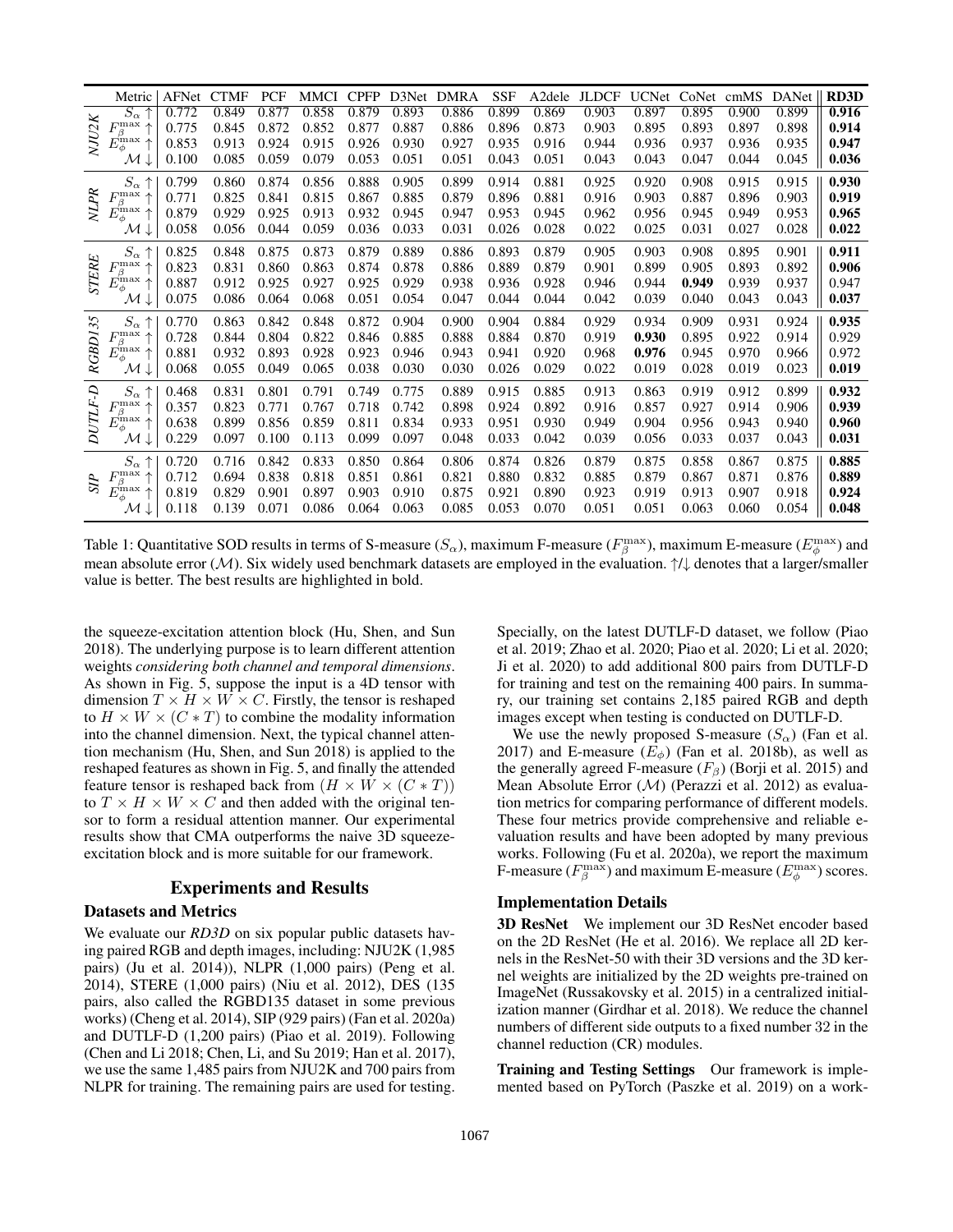

Figure 6: Qualitative comparisons of *RD3D* with state-of-the-art (SOTA) methods. "GT" indicates the ground truth.

| Architecture                                                                                                   | Speed Size |                                                                                                                                                                                                                                                                                                    |  |  |  |  |  | NLPR (500 pairs)   NJU2K (300 pairs)   STERE (1000 pairs) |  |  |  | $\log(929 \text{ pairs})$ |  |  |  |
|----------------------------------------------------------------------------------------------------------------|------------|----------------------------------------------------------------------------------------------------------------------------------------------------------------------------------------------------------------------------------------------------------------------------------------------------|--|--|--|--|--|-----------------------------------------------------------|--|--|--|---------------------------|--|--|--|
|                                                                                                                | $(f_{DS})$ | $ (MB) S_{\alpha} \uparrow M \downarrow F_{\beta} \uparrow E_{\phi} \uparrow  S_{\alpha} \uparrow M \downarrow F_{\beta} \uparrow E_{\phi} \uparrow  S_{\alpha} \uparrow M \downarrow F_{\beta} \uparrow E_{\phi} \uparrow  S_{\alpha} \uparrow M \downarrow F_{\beta} \uparrow E_{\phi} \uparrow$ |  |  |  |  |  |                                                           |  |  |  |                           |  |  |  |
| 171. 879. 876. 876. 878. 879. 885. 879. 897. 892. 894. 892. 904. 8937. 892. 100 812. 885. 876. 879. 879. 897.  |            |                                                                                                                                                                                                                                                                                                    |  |  |  |  |  |                                                           |  |  |  |                           |  |  |  |
| 792. 881. 523. 652. 878. 940. 899. 940. 907. 944 907. 913. 952. 913. 929. 913. 929. 929. 7wo-stream 32.5 200.0 |            |                                                                                                                                                                                                                                                                                                    |  |  |  |  |  |                                                           |  |  |  |                           |  |  |  |
| <b>Siamese</b>                                                                                                 | 46.4       | 905. 67. 67. 67. 67. 867. 989. 9946 094. 915. 913. 913. 9146 094. 917. 924. 927. 024. 927. 924.                                                                                                                                                                                                    |  |  |  |  |  |                                                           |  |  |  |                           |  |  |  |
| <b>RD3D</b>                                                                                                    |            | 45.6 889 889 889 889 891 885 89 900 914 917 885 89 924                                                                                                                                                                                                                                             |  |  |  |  |  |                                                           |  |  |  |                           |  |  |  |

Table 2: Comparisons of different backbone strategies on four large datasets. The results of our *RD3D* are highlighted in bold. Here  $F_\beta$ ,  $E_\phi$  mean  $F_\beta^{\max}$  and  $E_\phi^{\max}$ , respectively, whose superscripts are omitted for the sake of space.

station with 4 NVIDIA 1080Ti GPUs. During training, we adopt the Adam optimizer with an initial learning rate of 0.0001, which is decayed by a cosine learning rate scheduler. The weight decay is set to 0.001. The data is first resized to [352, 352] and then augmented by random horizontal flip and multi-scale transformation with the scale of {256, 352, 416}. We train for 100 epochs on 4 GPUs with the batch size equals to 10 per GPU, and the total training time is about 6 hours. The model after the last epoch is used for inference. Regarding the supervision, we calculate the typical binary cross-entropy loss. During testing, an image of arbitrary size is first resized to [352, 352] and the predicted saliency map is resized back to its original size.

## Comparisons with SOTAs

We compare *RD3D* with 14 SOTA deep RGB-D SOD models, including AFNet (Wang and Gong 2019), CTMF (Han et al. 2017), PCF (Chen and Li 2018), MMCI (Chen, Li, and Su 2019), CPFP (Zhao et al. 2019a), D3Net (Fan et al. 2020a), DMRA (Piao et al. 2019), SSF (Zhang et al. 2020c), A2dele (Piao et al. 2020), JL-DCF (Fu et al. 2020a), UCNet (Zhang et al. 2020b,a), CoNet (Ji et al. 2020), cmMS (Li et al. 2020) and DANet (Zhao et al. 2020). Quantitative results are shown in Table 1. It can be seen that compared with other methods, our results have notable improvement on the six datasets, advancing the best scores obtained by SOTA models by an average of 0.68%/0.50% on  $S_{\alpha}/F_{\beta}^{\max}$ . We show visualization results of *RD3D* and other methods

in Fig. 6. In the global view, the detection of *RD3D* is more accurate. In the detailed view, *e.g.*, in the first row of Fig. 6, only *RD3D* can accurately identify the two people as the foreground. In general, the decent qualitative performance of *RD3D* is consistent with the quantitative analysis.

#### Ablation Studies: Backbone Strategies

To validate the pre-fusion in the backbone via 3D CNNs, we compare the four backbone strategies shown in Fig. 1 (a)- (d). Our method belongs to Fig. 1 (d), and we implement Input Fusion Network (Fig. 1 (c)), Two-stream Network (Fig. 1 (a)), and Siamese Network (Fig. 1 (d)) by switching the encoder part of *RD3D*. Note that the main difference lies in the way the encoder deals with multi-modal inputs. For fair comparison, we keep the decoder the same. We implement Input Fusion Network by first concatenating the RGB and depth images in the channel dimension and then fusing them by the first convolution layer in the 2D ResNet. Since the input shape is inconsistent with the original ResNet, we modify the first convolution layer and later repeat the encoder outputs in the temporal axis to enforce input  $T = 2$  for the decoder. For Two-stream Network, we use two 2D ResNets to extract hierarchical features separately. Likewise, features are then concatenated in the temporal axis. The Siamese Network is implemented by a shared 2D ResNet for RGB and depth, while keeping other settings the same.

Table 2 shows experimental results on four large datasets including NLPR, NJU2K, STERE and SIP. As can be seen,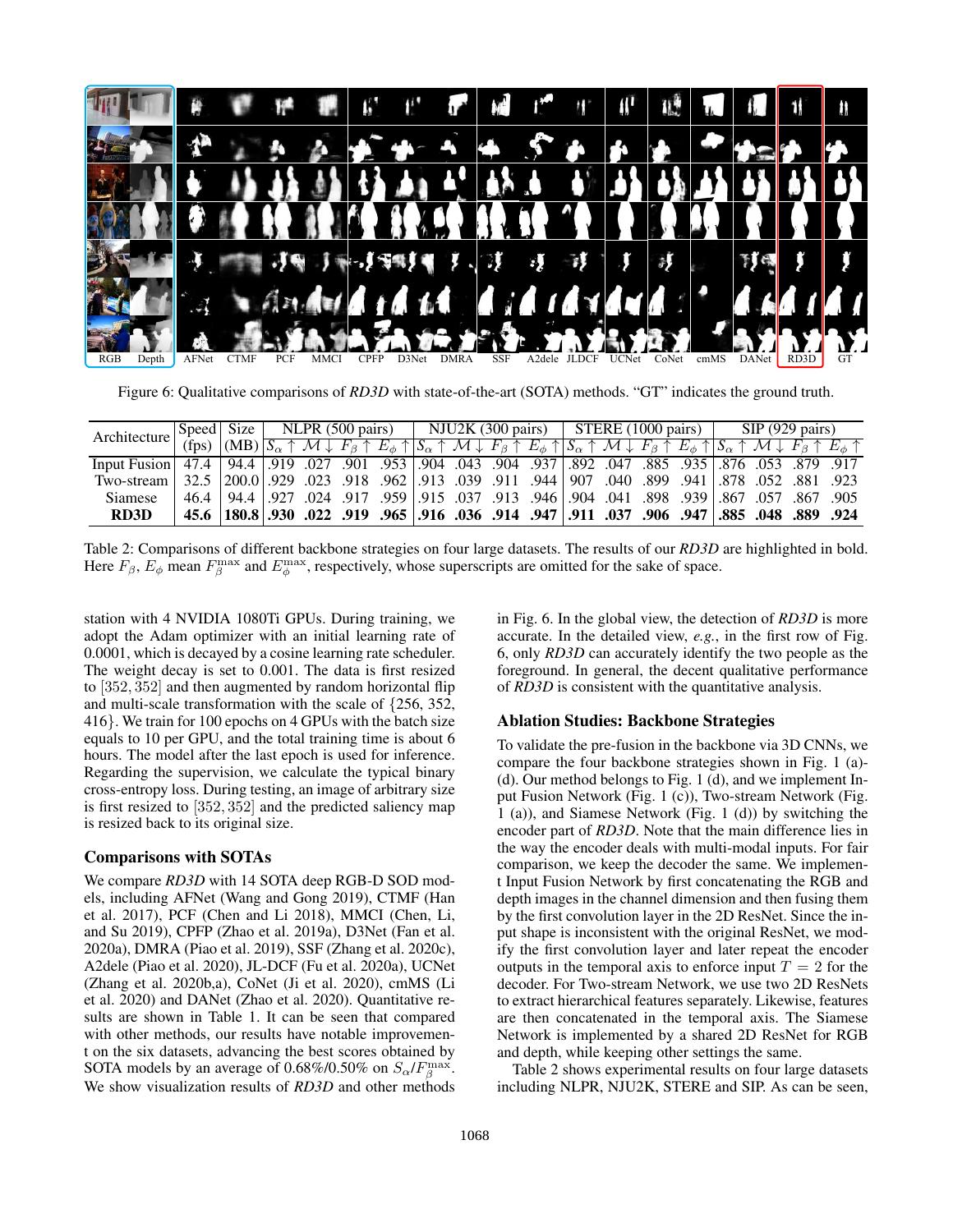| Model                                                                                         |       |                                                                                                                                                                                                                           | Speed Size   NLPR (500 pairs)   NJU2K (300 pairs)   STERE (1000 pairs) |  |  |  |  |  |  |      | $SIP(929 \text{ pairs})$ |  |                     |  |  |
|-----------------------------------------------------------------------------------------------|-------|---------------------------------------------------------------------------------------------------------------------------------------------------------------------------------------------------------------------------|------------------------------------------------------------------------|--|--|--|--|--|--|------|--------------------------|--|---------------------|--|--|
|                                                                                               | (fps) | $(MB)\overline{S_{\alpha}} + M\downarrow F_{\beta} + E_{\phi} + S_{\alpha} + M\downarrow F_{\beta} + E_{\phi} + S_{\alpha} + M\downarrow F_{\beta} + E_{\phi} + S_{\alpha} + M\downarrow F_{\beta} + E_{\phi} + S_{\phi}$ |                                                                        |  |  |  |  |  |  |      |                          |  |                     |  |  |
| DANet 1                                                                                       |       | 318 .576 .574 .675 .571 .677 .937 .691 .043 .892 .935 .691 .693 .935 .939 .939 .028 .028 .028 .575 .054                                                                                                                   |                                                                        |  |  |  |  |  |  |      |                          |  |                     |  |  |
| JL-DCF                                                                                        | 9.0   | 923. 885. 510. 879. 946. 941. 901. 942. 903. 944. 903. 943. 903. 916. 916. 922. 925. 925. 520. [                                                                                                                          |                                                                        |  |  |  |  |  |  |      |                          |  |                     |  |  |
| RD3D                                                                                          |       | 45.6 889 884. 1808 947 885 947 955 967 977 977 977 974 947 947 955 969 979 980 924 956 978 979                                                                                                                            |                                                                        |  |  |  |  |  |  |      |                          |  |                     |  |  |
| Model-1 $\perp$                                                                               |       | 515, 67. 659. 67. 781, 985. 689. 699. 699. 999. 898. 693. 040. 999. 694. 694. 180. 613. 180.5. 52.5                                                                                                                       |                                                                        |  |  |  |  |  |  |      |                          |  |                     |  |  |
| 1 1900. 897. 940. 040. 944. 913. 040. 1913. 944. 999. 948. 028. 180. 180. 180. 180. 042. 042. |       |                                                                                                                                                                                                                           |                                                                        |  |  |  |  |  |  |      |                          |  | .878 .053 .882 .919 |  |  |
| Model- $3$                                                                                    |       | 45.8 180.7 021 027 094 094 094 094 094 094 094 095 096 097 098 158 180.7 092 027 094 095 097 098 099                                                                                                                      |                                                                        |  |  |  |  |  |  |      |                          |  | .866 .059 .864 .901 |  |  |
| Model-4 $\vert$                                                                               | 40.4  | 901. 039. 098. 039. 952. 033. 034. 920. 921. 022. 031. 023. 034. 034.                                                                                                                                                     |                                                                        |  |  |  |  |  |  | .944 | .883                     |  | .048.890.924        |  |  |

Table 3: Ablation results on four large datasets, where  $F_\beta$ ,  $E_\phi$  mean  $F_\beta^{\max}$  and  $E_\phi^{\max}$ . The results of our *RD3D* are in bold.

*RD3D* based on 3D CNNs outperforms the other three strategies by a notable margin. The Input Fusion Network performs worst though its model size is small, because multimodality inputs are fused too naively, leading to insufficient extraction of multi-modal information. Besides, the Twostream Network and Siamese Network are comparable to each other, but both are worse than our strategy. This clearly demonstrates the effectiveness of pre-fusion in the backbone through 3D convolutions. Regarding the model speed and size of our scheme, they are almost equal to those of the Two-stream Network, but our numbers are slightly better.

### Ablation Studies: Other Modules

We take the full model of *RD3D* as the reference and conduct thorough ablation studies by replacing or removing the key components. The full version is denoted as RD3D (3D ResNet+CMA +RBPP), where "CMA" and "RBPP" refer to the usage of CMA modules and RBPP. Firstly, we construct a baseline "Model-1" (3D ResNet) by removing C-MA modules and RBPP. Thus, the decoder of this model is just a plain 3D UNet decoder. Secondly, to validate the effectiveness of the rich back-projection paths (RBPP), we realize "Model-2" (3D ResNet+CMA) by removing all the back-projection paths. Thirdly, to demonstrate the benefit of channel-modality attention modules (CMA), we implement "Model-3" (3D ResNet+CA+RBPP), which replaces all C-MA modules with naive squeeze-excitation channel attention modules (Hu, Shen, and Sun 2018), namely only channel attention is considered and during the squeeze operation, the global pooling is applied to the other three dimensions. Lastly, to investigate the proposed CMA modules, we also construct "Model-4" (3D ResNet+CMA\*+RBPP), where "CMA\*" means moving CMA from the decoder to the encoder stage. CMA modules are inserted into the ResNet backbone in a way as suggested by (Hu, Shen, and Sun 2018). Results of the above ablation studies are reported in Table 3, where two SOTA models DANet and JL-DCF are listed also. The following observations can be achieved.

Effectiveness of the Baseline Model. Without bells and whistles, the baseline model "Model-1" performs favorably against the two latest SOTA models DANet and JL-DCF, showing the potentials of using 3D convolutions for achieving effective cross-modality feature aggregation. Note that this baseline model consists of only basic 3D convolutions without any other augmentation.

Effectiveness of RBPP. Comparing between "Model-2" and

the full *RD3D* in Table 3 shows that removing the RBPP leads to consistent performance degeneration. This implies that taking use of all information from higher-resolution levels is beneficial, especially to our framework where the back-projection paths contain rich multi-level modalityaware information.

Effectiveness of CMA. Comparing "Model-3" to *RD3D* in Table 3, one see that when the CMA modules are replaced, the performance drops, demonstrating that our channelmodality attention mechanism can enhance the final prediction and is probably more suitable for our fully 3D CNNs-based framework. Comparing "Model-2" to "Model-1", without RBPP, the improvement from adding CMA is still notable. This implies that combining RBPP and CMA is a reasonable and effective design, which results in substantial enhancement. In addition, "Model-4" achieves slightly better benchmark results than *RD3D*, showing that the proposed CMA modules can also work on the backbone. However, moving CMA to the encoder leads to slightly the higher computation and model size as in Table 3, because much more CMA modules have been deployed. Since using attention modules in the backbone is usually not adopted by the previous works, for fair comparison, we opt to deploy CMA in the decoder of *RD3D*.

# Conclusion

We propose a novel RGB-D SOD framework called *RD3D*, which is based on 3D CNNs and conducts cross-modal feature fusion in a progressive manner. *RD3D* first utilizes 3D convolutions for pre-fusion between RGB and depth, and then conduct explicit fusion of modality-aware features by a 3D decoder augmented with rich back-projection paths and channel-modality attention modules. Extensive experiments on six benchmark datasets demonstrate that *RD3D*, which is the first fully 3D CNNs-based RGB-D SOD model, performs favorably against existing SOTA approaches. Detailed ablation studies and discussions validate the key components of *RD3D*. In the future, we hope *RD3D* could encourage more RGB-D SOD designs based on 3D CNNs.

### Acknowledgments

This work was supported by the NSFC, under No. 61703077, 61773270, 61971005, the Fundamental Research Funds for the Central Universities No. YJ201755.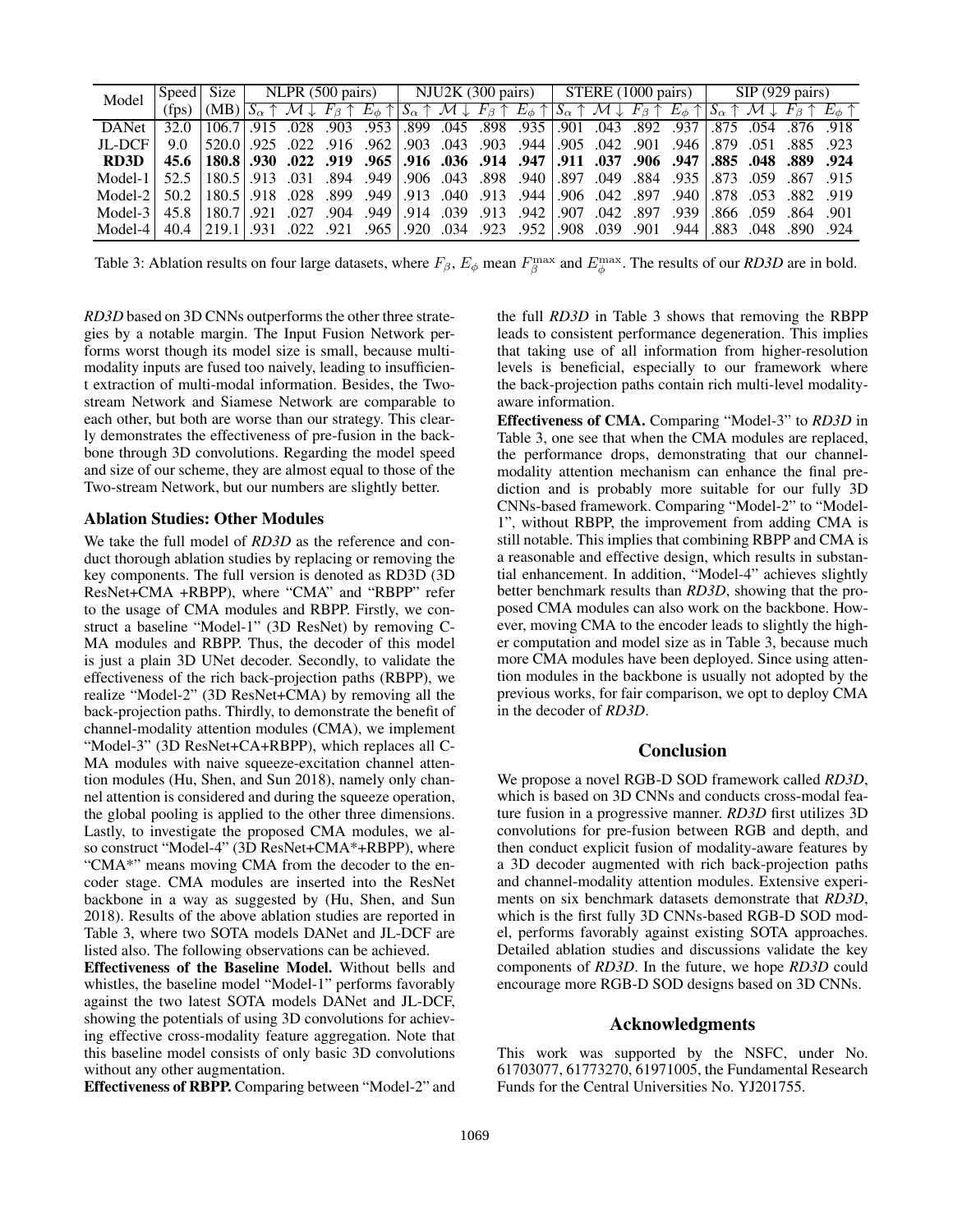# References

Balakrishnan, G.; Zhao, A.; Sabuncu, M. R.; Guttag, J.; and Dalca, A. V. 2019. Voxelmorph: a learning framework for deformable medical image registration. *IEEE TIP* 38(8): 1788–1800.

Borji, A.; Cheng, M.-M.; Jiang, H.; and Li, J. 2015. Salient object detection: A benchmark. *IEEE TIP* 24(12): 5706– 5722.

Carreira, J.; and Zisserman, A. 2017. Quo vadis, action recognition? a new model and the kinetics dataset. In *CVPR*, 6299–6308.

Chen, H.; and Li, Y. 2018. Progressively complementarityaware fusion network for RGB-D salient object detection. In *CVPR*, 3051–3060.

Chen, H.; Li, Y.; and Su, D. 2019. Multi-modal fusion network with multi-scale multi-path and cross-modal interactions for RGB-D salient object detection. *Pattern Recognition* 86: 376–385.

Chen, Q.; Fu, K.; Liu, Z.; Chen, G.; Du, H.; Qiu, B.; and Shao, L. 2020. EF-Net: A Novel Enhancement and Fusion Network for RGB-D Saliency Detection. *Pattern Recognition* 107740.

Cheng, Y.; Fu, H.; Wei, X.; Xiao, J.; and Cao, X. 2014. Depth enhanced saliency detection method. In *ICIMCS*, 23– 27.

Fan, D.-P.; Cheng, M.-M.; Liu, J.-J.; Gao, S.-H.; Hou, Q.; and Borji, A. 2018a. Salient objects in clutter: Bringing salient object detection to the foreground. In *ECCV*, 186– 202.

Fan, D.-P.; Cheng, M.-M.; Liu, Y.; Li, T.; and Borji, A. 2017. Structure-measure: A new way to evaluate foreground maps. In *ICCV*, 4548–4557.

Fan, D.-P.; Gong, C.; Cao, Y.; Ren, B.; Cheng, M.-M.; and Borji, A. 2018b. Enhanced-alignment measure for binary foreground map evaluation. *IJCAI* 698–704.

Fan, D.-P.; Lin, Z.; Zhang, Z.; Zhu, M.; and Cheng, M.-M. 2020a. Rethinking RGB-D Salient Object Detection: Models, Data Sets, and Large-Scale Benchmarks. *IEEE TNNLS* .

Fan, D.-P.; Wang, W.; Cheng, M.-M.; and Shen, J. 2019. Shifting more attention to video salient object detection. In *CVPR*, 8554–8564.

Fan, D.-P.; Zhai, Y.; Borji, A.; Yang, J.; and Shao, L. 2020b. BBS-Net: RGB-D salient object detection with a bifurcated backbone strategy network. In *ECCV*.

Fan, X.; Liu, Z.; and Sun, G. 2014. Salient region detection for stereoscopic images. In *ICDSP*, 454–458. IEEE.

Feichtenhofer, C. 2020. X3D: Expanding Architectures for Efficient Video Recognition. In *CVPR*, 203–213.

Feichtenhofer, C.; Pinz, A.; and Wildes, R. P. 2016. Spatiotemporal residual networks for video action recognition. CoRR abs/1611.02155 (2016). *arXiv preprint arXiv:1611.02155* .

Feng, D.; Barnes, N.; You, S.; and McCarthy, C. 2016. Local background enclosure for RGB-D salient object detection. In *CVPR*, 2343–2350.

Fu, K.; Fan, D.-P.; Ji, G.-P.; and Zhao, Q. 2020a. JL-DCF: Joint learning and densely-cooperative fusion framework for rgb-d salient object detection. In *CVPR*, 3052–3062.

Fu, K.; Fan, D.-P.; Ji, G.-P.; Zhao, Q.; Shen, J.; and Zhu, C. 2020b. Siamese network for rgb-d salient object detection and beyond. *arXiv preprint arXiv:2008.12134* .

Girdhar, R.; Gkioxari, G.; Torresani, L.; Paluri, M.; and Tran, D. 2018. Detect-and-track: Efficient pose estimation in videos. In *CVPR*, 350–359.

Gu, C.; Sun, C.; Ross, D. A.; Vondrick, C.; Pantofaru, C.; Li, Y.; Vijayanarasimhan, S.; Toderici, G.; Ricco, S.; Sukthankar, R.; et al. 2018. Ava: A video dataset of spatiotemporally localized atomic visual actions. In *CVPR*, 6047– 6056.

Guo, C.; and Zhang, L. 2009. A novel multiresolution spatiotemporal saliency detection model and its applications in image and video compression. *IEEE TIP* 19(1): 185–198.

Han, J.; Chen, H.; Liu, N.; Yan, C.; and Li, X. 2017. CNNsbased RGB-D saliency detection via cross-view transfer and multiview fusion. *IEEE TCYB* 48(11): 3171–3183.

Han, J.; Ngan, K. N.; Li, M.; and Zhang, H.-J. 2005. Unsupervised extraction of visual attention objects in color images. *TCSVT* 16(1): 141–145.

He, K.; Zhang, X.; Ren, S.; and Sun, J. 2016. Deep residual learning for image recognition. In *CVPR*, 770–778.

Hou, Q.; Cheng, M.-M.; Hu, X.; Borji, A.; Tu, Z.; and Torr, P. H. 2017. Deeply supervised salient object detection with short connections. In *CVPR*, 3203–3212.

Hu, J.; Shen, L.; and Sun, G. 2018. Squeeze-and-excitation networks. In *CVPR*, 7132–7141.

Huang, P.; Shen, C.-H.; and Hsiao, H.-F. 2018. Rgbd salient object detection using spatially coherent deep learning framework. In *ICDSP*, 1–5.

Itti, L. 2004. Automatic foveation for video compression using a neurobiological model of visual attention. *IEEE TIP* 13(10): 1304–1318.

Ji, S.; Xu, W.; Yang, M.; and Yu, K. 2012. 3D convolutional neural networks for human action recognition. *IEEE TPAMI* 35(1): 221–231.

Ji, W.; Li, J.; Zhang, M.; Piao, Y.; and Lu, H. 2020. Accurate rgb-d salient object detection via collaborative learning. *ECCV* .

Jiang, Y.; Zhou, T.; Ji, G.-P.; Fu, K.; Zhao, Q.; and Fan, D.-P. 2020. Light Field Salient Object Detection: A Review and Benchmark. *arXiv preprint arXiv:2010.04968* .

Ju, R.; Ge, L.; Geng, W.; Ren, T.; and Wu, G. 2014. Depth saliency based on anisotropic center-surround difference. In *ICIP*, 1115–1119.

Li, C.; Cong, R.; Piao, Y.; Xu, Q.; and Loy, C. C. 2020. Rgbd salient object detection with cross-modality modulation and selection. In *ECCV*.